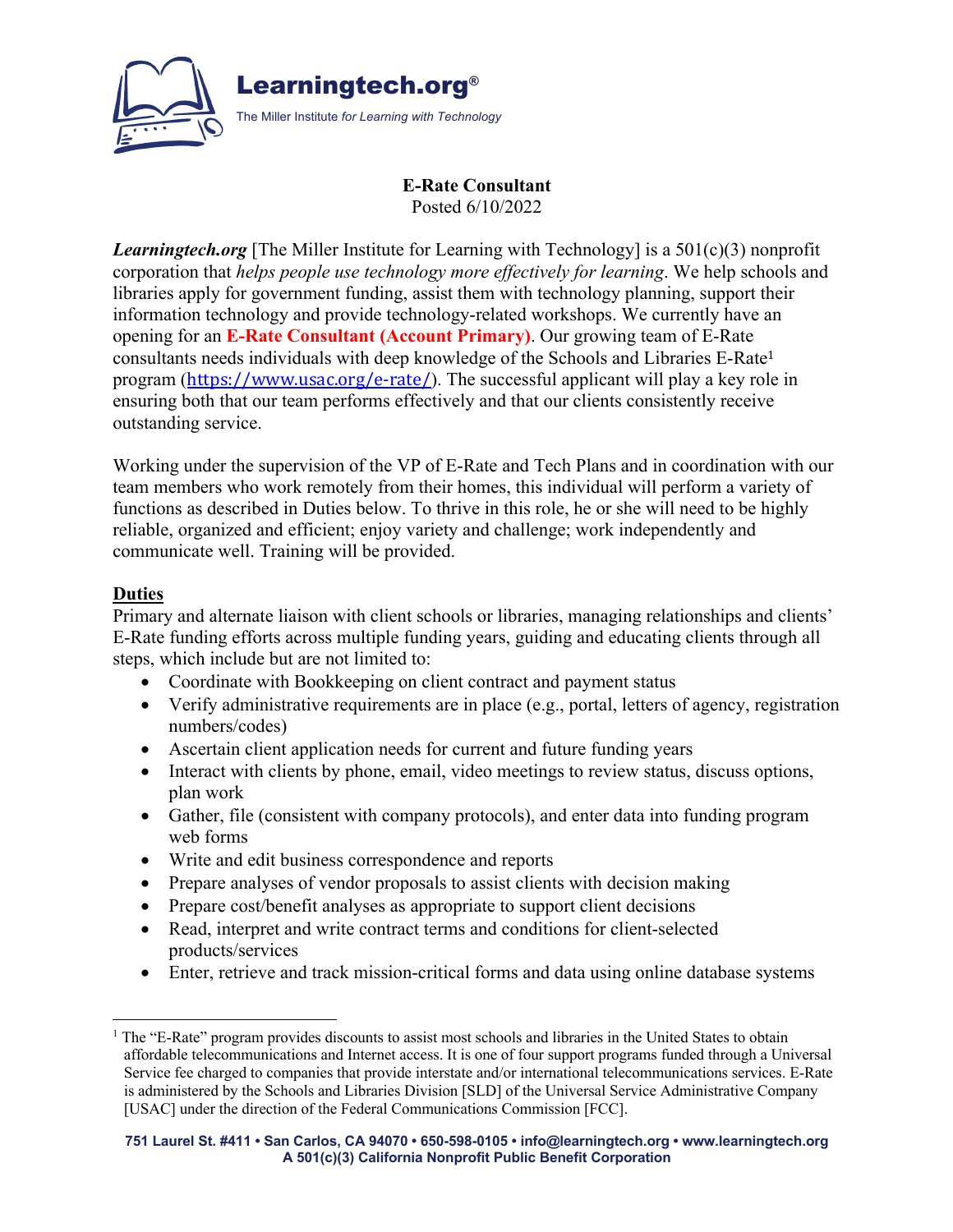- Comply with internal policies/procedures for QA checklists, file and folder naming conventions, document filing and retention, timely response to communications, and internal accounting procedures
- Perform internal QA on other teammates' work
- Ensure client-selected technology solutions are sound and cost-effective
- Follow-up on clients' funding requests from previous funding years to ensure that awarded services are implemented in a timely manner, discounts are realized and significant unused funds are returned to the program
- File all necessary and appropriate online FCC forms with supporting documentation based on client interaction and approval
- Manage compliant competitive bidding processes for clients
- Ensure strict compliance with USAC rules plus applicable Federal, state and local procurement regulations
- Interact with USAC/SLD on behalf of clients and their service providers
- Follow-up with clients, vendors and USAC to ensure that funding is optimally used
- Related tasks such as presentations, training, onsite surveys, audits
- Other duties as needed, possibly including occasional travel

## **Hours**

- At least 20 hours per week possibly up to full time based on demand and interest
- Work at home except for possible occasional on-site meetings; some option for flex time
- More hours may be required during the annual filing "window" (typically December March)
- Availability based on Pacific time zone

# **Minimum Qualifications**

- Substantial experience with E-Rate program as Applicant, Service Provider or Consultant
- Eligible to Work in the United States of America (birth certificate, passport, I9)
- Department of Justice and Federal Bureau of Investigation background checks are required every few years, due to involvement with K-12 schools (at company's cost)
- Speak and write English fluently, including excellent grammar and clear pronunciation
- B.S., B.A. or equivalent with high GPA
- Ability to work independently (with own computer, software and Internet access) and function in both formal and informal settings; opportunity to work from home with flexible hours
- Ability to work cooperatively on a team, both in person and via telepresence
- Ability to function effectively under deadline stress with low absenteeism
- Technology Power User (or IT Professional)
	- o Microsoft Office (Word, Excel, PowerPoint)
	- o Email, web, Acrobat, Google Drive and/or Egnyte, etc.
	- o Resourceful in learning new tools, searching the web, etc.
- Three responsive work-related references
- Indisputable integrity
- High intelligence (eagerness to learn new skills, resourcefulness in problem-solving, tenaciousness, willingness to ask questions when unsure)